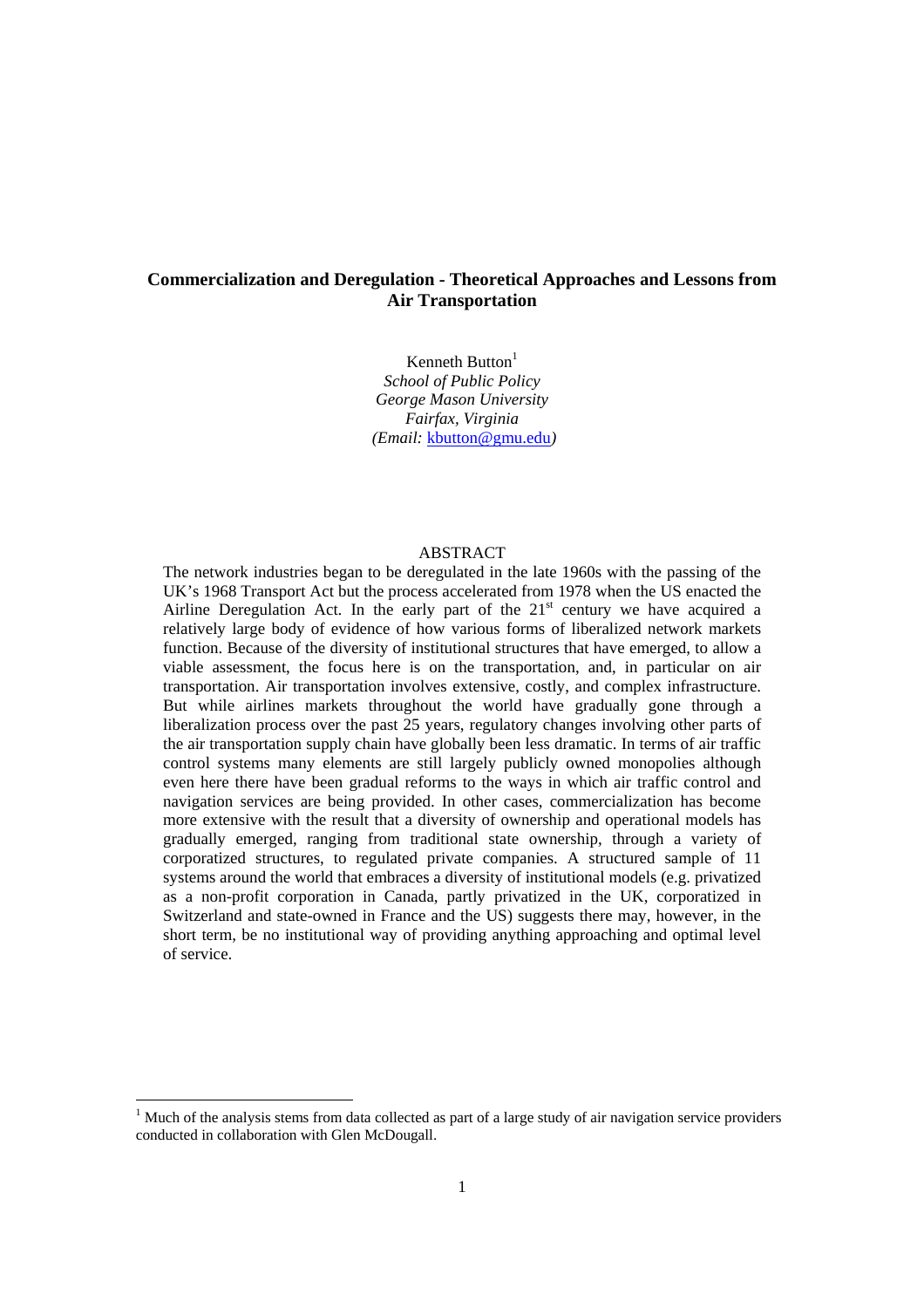# INTRODUCTION

The network industries have changed considerably over the past 30 years. Much of this has been technical change, but there have also been important institutional factors that have acted as facilitators and molders for this change. Technical changes can only be efficiently introduced in the appropriate legal setting, and institutional structures provide the incentive base upon which stimuli for change are set, and the form innovation takes. The aim here is to look at some general issues of the commercialization of network industries that has occurred, but also, and in more detail, to look at what has happened with regard to one particular network industry, that of providing air navigation services infrastructure. In general, while there has been an extensive understanding built up from applied analysis since the 1970s of how the users of network infrastructure react to operating in more commercially driven environments, the empirical analysis of how the suppliers of that infrastructure have responded to changes in their environment is much leaner, despite quite an extensive theoretical literature (Gómez-Ibáñez, 2004).

#### THE BACKGROUND

Transportation has traditionally for a variety of strategic reasons always been heavily regulated. The trend from the mid-19<sup>th</sup> century, however, until the latter part of the  $20<sup>th</sup>$  century was to superimpose economic regulation on regimes that had previously been more concerned with matters such as national security, social cohesion, and safety. The economic arguments advanced differed by industry and embodied a wide range of assumption (including the "public good" nature of many services supplied, the "nature monopoly" of some forms of transport, the large scale "externalities" associated with transportation, and the social requirement to allocate according to "need" rather than through markets.) These were arguments not only applied to transportation, they are found in the debates over the role of government in most of the network industries as well as other enterprises often grouped under the heading of "public utilities".

The nature of regulation varied considerably between countries and regarding individual transportation modes within countries. Part of the reason for the former was the divergent range of views taken regarding the larger underlying philosophical rationale for regulation. The ideology of countries such as the UK and the US was that there are intrinsic market failures in transportation markets and that intervention is required to correct these (the "Anglo-Saxon " approach). The alternative position, often associated with French policy, was that the market is itself a tool of wider economic policy and that intervention is less designed to correct market failures than to ensure that transportation helps fulfill industrial and regional development goals (the "Continental" philosophy). The early debates in the Europe Union over the form of the Common Transport Policy in many ways epitomize these different positions.

At a more micro-level, the detailed instruments used for regulating network industries varied across countries. In some, such as the US, the emphasis was on retaining as much productive capacity as possible in the private sector but to heavily regulate the output of the industry and the prices charged; hence the establishment of power entities such as the Interstate Commerce Commission to oversee surface freight transportation and the Civil Aeronautics Board to regulate commercial aviation. Some nodes in the transportation system (e.g., sea ports and airports) were, though, state or federally owned, as were many links, notably air space and the road network. In other countries there was more state ownership not only of track (most rail track in Europe was state owned as were national energy grids and telephone systems) but also of operation, including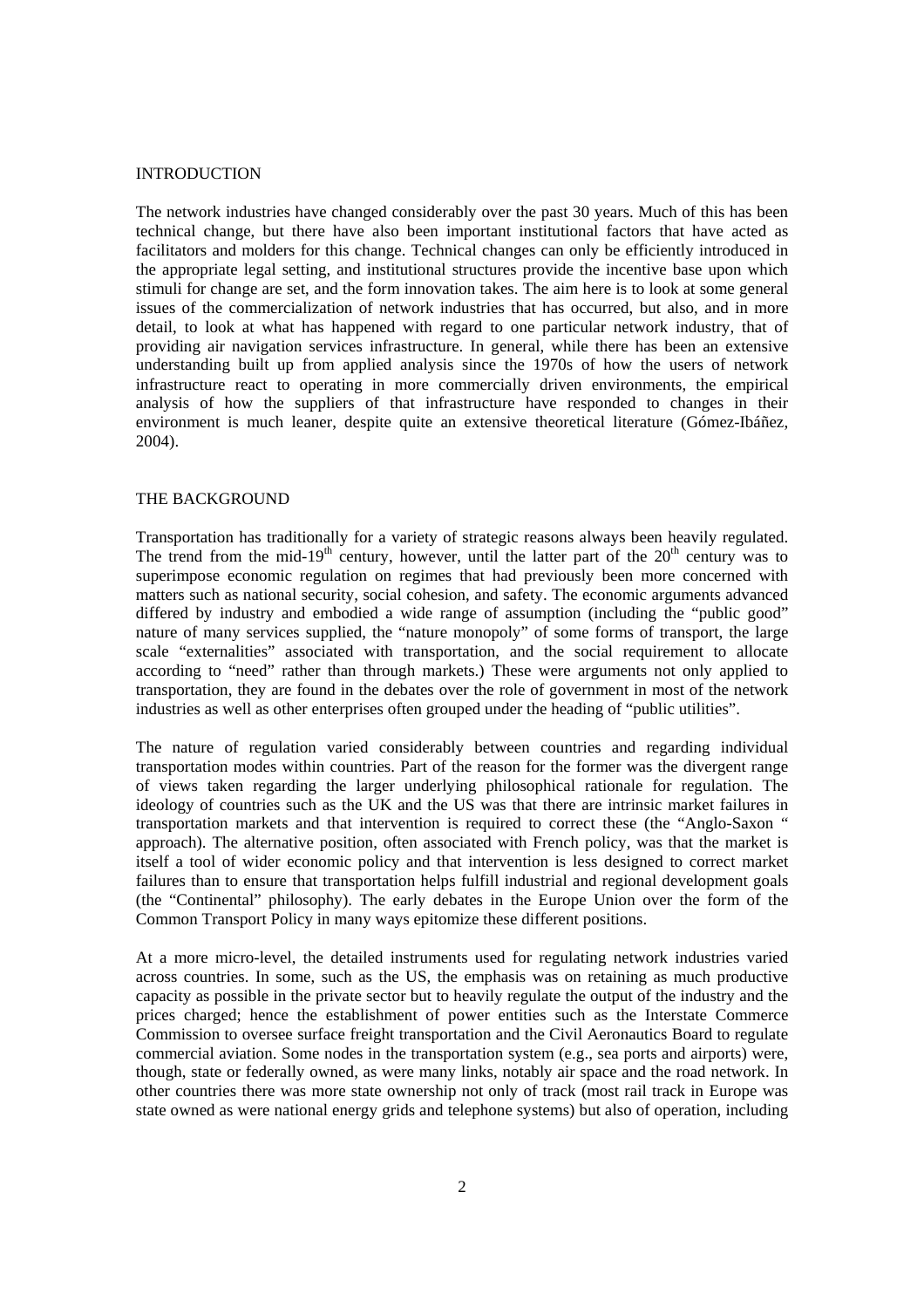most railway operations, local bus services, and airlines, but in some countries extending into trucking and long-distance bus operation.

Change came about for a diversity of reasons and, also because of the varying institutional starting points, the resultant institutional structures are equally diverse. Many cases has been pretty well document by those focusing on contemporary economic history and the intent here is not to dwell on these matter for too long. Important from an economic position, however, are both the roles that new economic thinking was involved in causing change and the ways in which it shaped the institutional outcome governing the network industries.

The network transportation industries were at something of a watershed from the late 1960s as emergent technologies added to the general malaise in which many found themselves. The widespread adoption of the automobile was putting increased pressure on the public passenger modes, the changing transportation needs of emergent industries was placing traditional capital intensive and geographical inflexible rail and inland water modes at a disadvantage, and new informatics systems were beginning to affected the overall way logistics was being conducted. The upsurge of macro-economic policy-makers interest in "supply-side economics" as a more viable alternative to alternative to Keynesianism added to the broader thrust for change.

Intellectually, Averch and Johnson (1962) raised early concerns that the most common forms of regulation in the US, "rate-of-return regulation", has serious adverse effects on the capital-labor ratio of suppliers. Leibenstein's (1966) work had laid the foundation for looking at economic efficiency, not simply in terms of suppliers try to extract as much rent from users as possible (the "Harberger triangle"), but also whether they had the incentives to do this in the first place ("Xinefficiency"). From Chicago came the work of Posner (1975) and Stigler (1971) that looked at the beneficiaries of regulation and the ability of the regulated to manipulate the system and the incentive structure of regulators to pursue their personal interests, rather than the public interest, in their actions. A diverse range of applied quantitative analysis supported the real-life relevance of these intellectual arguments across a range of network industries, and by deploying a variety of techniques, including powerful tools of flexible econometric functions and data envelopment analysis, quantified many of them. Essentially it was found that the prevailing regulatory structures were not fulfilling many of their stated goals and, they were often proving costly to users and tax payers, as well as distorting, rather than correcting, markets.

Even in its heyday of the 1960s, economic regulation, or at least the form of regulation being practiced, was under scrutiny and the real the issue was what to do about it. Would simply reinterpreting the existing structures, effectively some *de facto* manipulation by the regulator, be sufficient? Would legal changes of a modest kin suffice? Or would a sea change in the way network industries are viewed be required? In terms of institutional economics, Figure 1, borrowed unashamedly from Williamson (2000), illustrates the issue. It is largely selfexplanatory with the dark arrows showing constraints that come down from higher levels of analysis and the lighter arrows the direction of feedback. The information in parenthesis is the general frequency in years over which change takes place. The issue in the 1970s was that the economic institutional structures *in situ*, including regulations of network industries, were not bringing about desired resource allocations. *De facto* reforms were possible that would change the governance structure but seemed unlikely to resolve the problem; tinkering in the past had provided no enduring solutions to the underlying problems Hence fundamental institutional reform of systems largely intact for thirty or more years was deemed necessary in many countries. In addition to the economic forces that we look at below, there were wider social pressures in play that were shifting the "embedded" ideas and culture, most notably disenchantment with socialism and communism as a mechanism for resource allocation.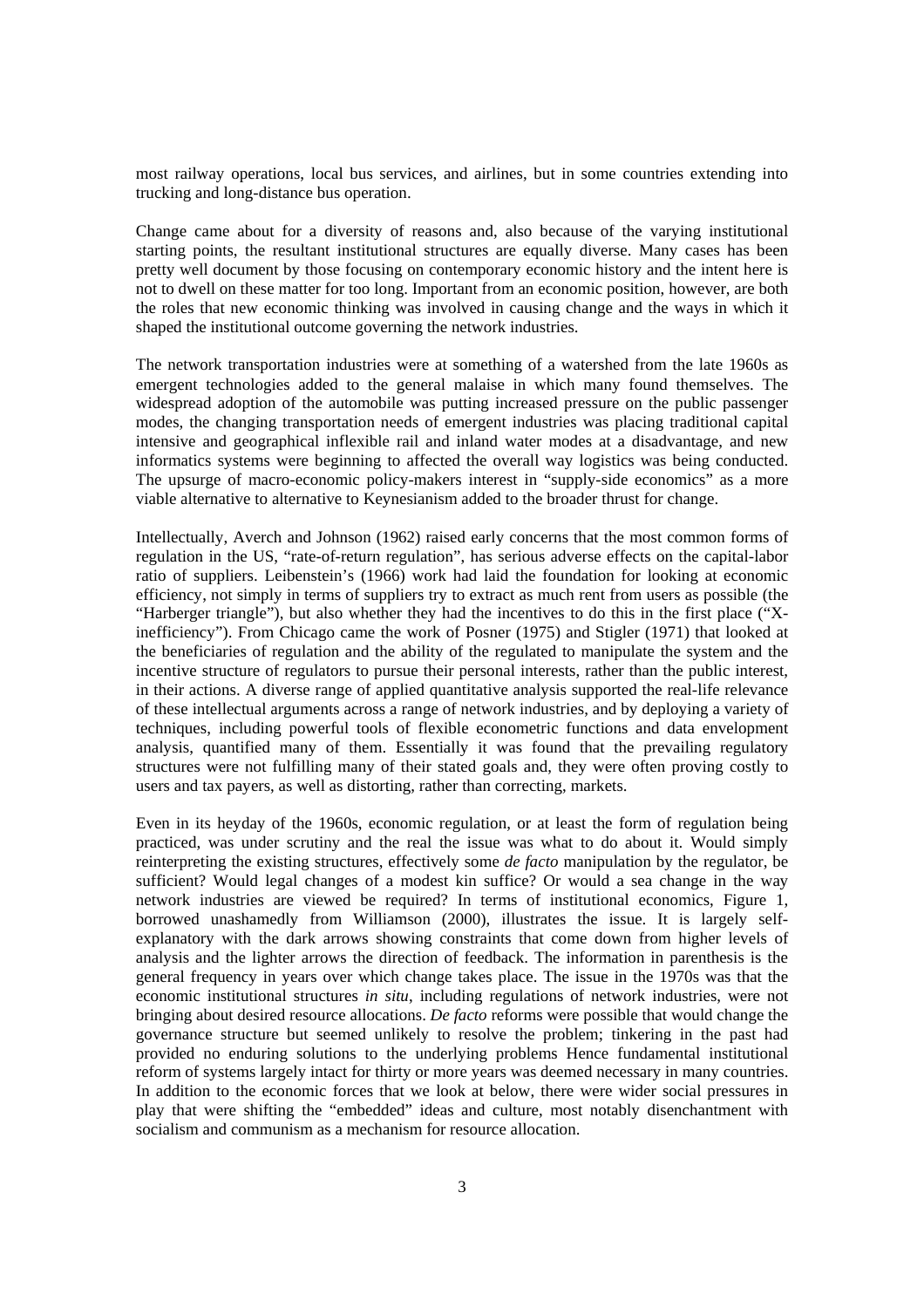

**Figure 1**. Linkages between economic institutions

A number of breakthroughs in economic thinking were important in influencing the detailed outcome of the new institutional environment. New understandings of motivation, and the power of rent seeking, played a major role in this, as did some debunking of traditional ideas about the nature of network industries. The idea that the latter were public goods where exclusion was impossible and rivalry absent was seen as patently absurd in most cases as new ways of charging were developed and congestion built up in many networks. The simple idea of scale economies was expanded as economies of scope and density were isolated, and on the revenue side the importance of economies of market presence became appreciated. Baumol (1982) and others resurrected 19<sup>th</sup> century ideas of the role potential competition as a moderator of the behavior of monopolists, and Demsetz (1968) developed the idea that competition "in the market" can be simulated by "competition for the market"; a vision that led to a massive resurgence of interest in auction theory. A long-held believe that "ownership did not matter" provided the appropriate incentive structures for management were in place was brought into doubt as a better understanding of "principal-agent" issues emerged, and alternative ways of handling this through markets and not-for-profit entities were thought through. But even where there was felt to be a need to regulate an industry, new economic theories often prevailed with the objective not so much of reducing the Harberger triangle but of injecting static and dynamic efficiency in to regulated industries; essentially "price-capping" (Littlechild, 1983)<sup>2</sup>.

 $2^2$  The merits of price-cap regulation have come under some attack recently (Vickers, 2005).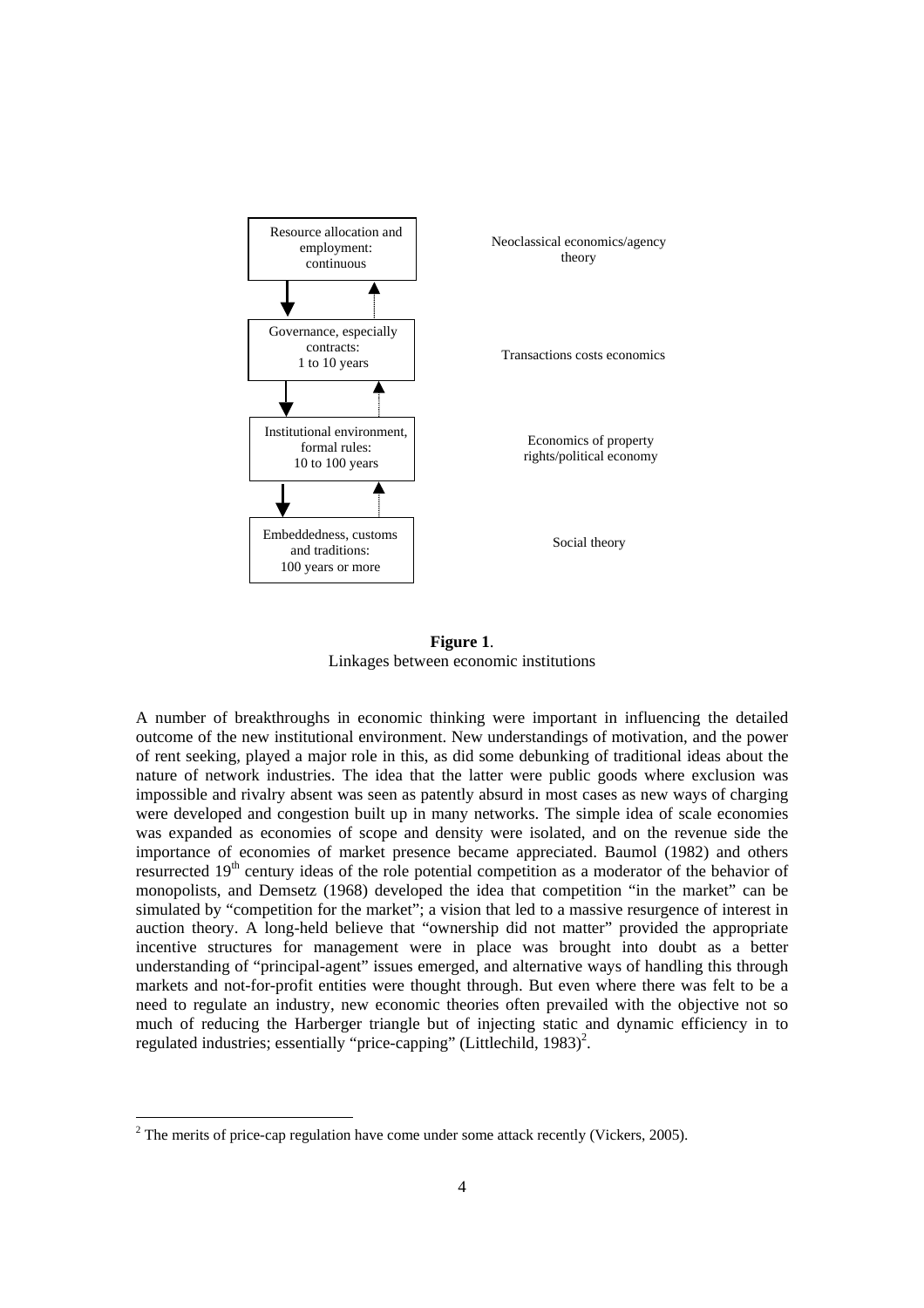The outcome of all of this has been a massive amount of privatization and regulatory reforms – most noticeable in the former Soviet economies, but also prevalent in most other places – coupled with more liberal and different structures where regulations remain. The literature on this is extensive, and here we simple make some comments germane to developments to air navigation services (ANS).

First, much of the commercialization of network industry infrastructure, including deregulation and privatization, has focused on the user side; airlines, telephone companies, the trucking industry, buses, etc. This has been possible because change has often involved some unbundling of operations from its associated infrastructure, as with telecommunications, but in other instances there was an existing separation. The overall impact, it has generally, been agreed has been a significant increase in economic welfare. There have been problems in some cases because of the detailed nature of the markets created, and there has been corruption, but largely consumers have gained from wider choices, lower prices, and a continual range of new "products" coming on the market. In some cases there are, however, structural problems emerging. Regarding the airlines, for example, although there has been a marked reduction in fares and cargo rates that have benefited consumers, returns have, over the long term, and despite various efforts such as formation of alliances and the initiation of sophisticated price discrimination policies by the carriers, been negative. In essence, there is some indication of the of the absence of a core in the deregulated market (Button, 1996).

In other cases, the reforms have left vertically integrated infrastructure and operations. The US railroads are the most obvious example with the Class 1freight carriers retaining their track but freed from most rate controls and with flexibility to adjust capacity under the 1980 Staggers Rail Act. The result in this particular case has been a manifest improvement in short term efficiency – some third of track was quick abandoned or sold to short-line operators after the Act, and the system has on average carried 17% additional traffic (i.e. a cumulative growth) each year since at largely lower rates. The longer term issue is whether the competition between the railroad companies and from deregulated trucking will allow long term costs to be recovered or whether a core problem exists – short-term returns since the 1980s have been about 5% which is below the full cost recovery level (which would require a return of the order of 10% to 15%).

Where there has been unbundling, the infrastructure has often been left in state hands (if it had previously been nationalized), or privatization and deregulation has come more slowly. In some instances, as with the main UK airports, there has been privatization of the system as a virtually monopoly with price-cap regulation to help ensure efficiency gains are passed on to users. In others, as with some of the air service navigation providers (ASNPs), not-for-profit undertakings have been set up. There have been various auctioning systems devised to introduce competition for the market – broadcasting is an example in some countries. There are also many examples of the infrastructure being left in the public sector but greater efficiency sought through outsourcing or allowing private companies to compete with a former state monopoly (e.g., private mail companies competing with a former state monopoly provider of mail network services). Some have been granted access to private capital markets. These efforts at injecting more commercial incentives for the infrastructure providers have generally been less successful than those for infrastructure users. They often have more attributes of monopolies than their users, and are more capital intensive (posing greater problems with stranded costs), and developing practical methods of regulation, either through direct regulation or auctions, has not proved easy. Analysis is also difficult because changes in infrastructure provision usually takes some time, over which it is difficult to specify a suitable counterfactual for benchmarking.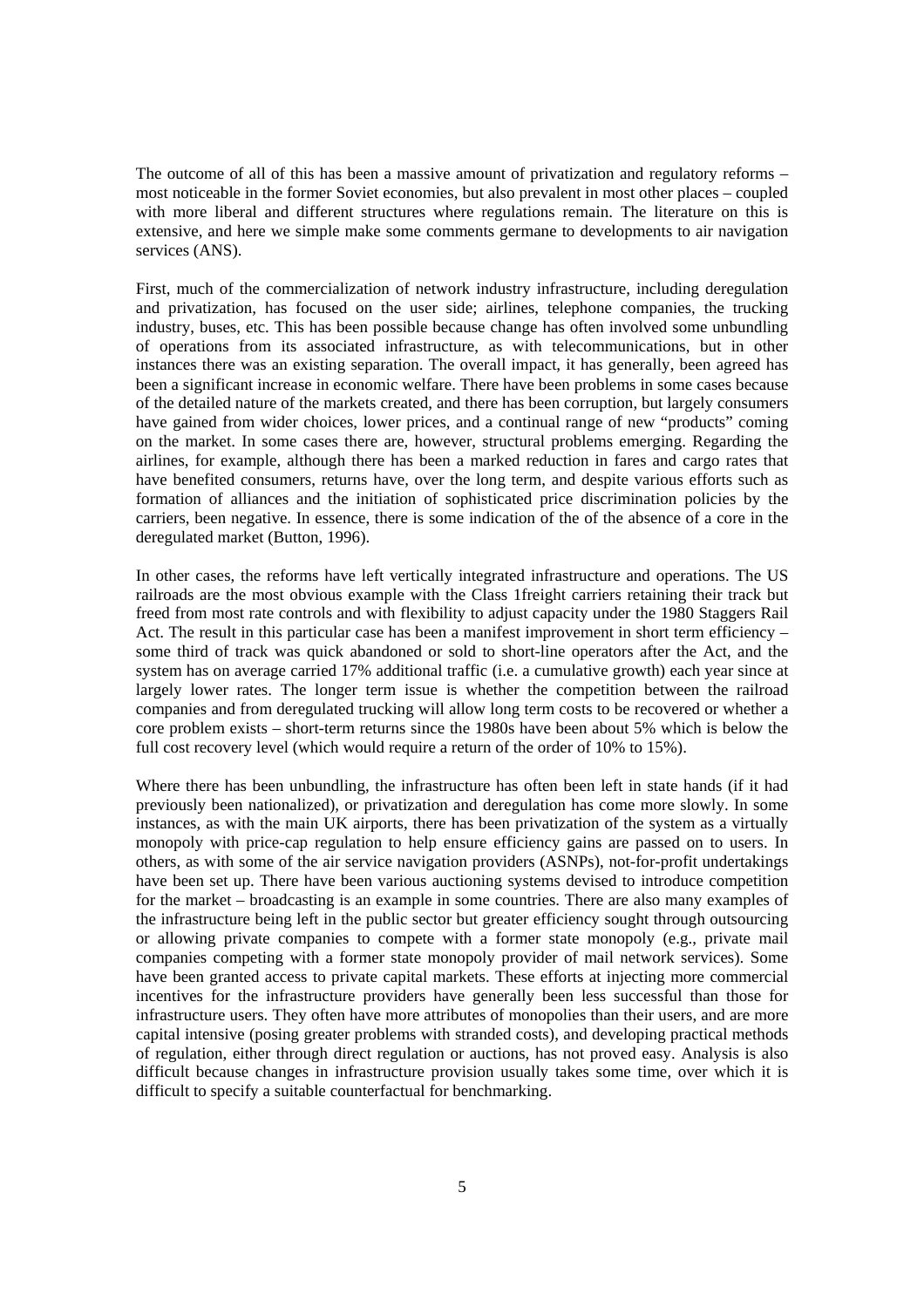# THE COMMERCIALIZATION AND DEREGULATION OF AIR NAVIGATION SERVICES

# **Air navigation services**

To get a better handle on the implications of various approaches to commercialization of network infrastructure ASNPs are examined. Air transport is a major international industry, and in some cases also a major domestic industry. It serves an important role in facilitating economic network developments in what many see as an increasingly global economy and over longer distances allowing personal movements for social and recreational reasons. It is, by value, a major mode for cargo movements. The air transport industry relies heavily on an integrated system of information, monitoring, and control structures to ensure the provision of efficient and safe services. Unlike the physical infrastructure associated with road and rail transport modes, air transport is provided along a series of virtual corridors that require users to be informed of traffic and other local conditions and where traffic management is deployed to prevent conflicts and to ensure safety.

As with other sectors the last three decades have seen considerable changes in the airline industry following initial moves in 1978 by the US. Now not only are major domestic markets like the US and Canada largely deregulated, but international services, most notably those within the European Union and in markets where there exist US Open Skies bilateral air service agreements, are also open to competition and fare flexibility. In many countries these have been accompanied privatization of formerly state owned airlines to stimulate their greater efficiency. None of these arrangements have, however, strictly, resulted in the creation of classic free markets – for example in the US foreign ownership of airlines is still limited and markets are distorted bankruptcy protection laws – but they have significantly changed the environment in which air carriers offer their services.

Air navigation services are one of the key components of the infrastructure serving the air transport sector; it prevents collisions between aircraft in the air and obstructions on the ground. It also seeks to expedite and maintain an orderly flow of air traffic and, within the broader notion of air traffic navigation, to provide services involving meteorology, search and rescue, charts, and telecommunications to those flying. There has always been strong government intervention in the supply of ANSs and this was more solidly institutionalized at the *Convention on International Civil Aviation*, held in Chicago in 1944, that made national governments ultimately responsible for ensuring ANSs are available. Until recently ANS were generally provided by state agencies.

Air traffic control is one element in a longer value chain that ultimately provides air transportation services to consumers. One reason for pressures to review the nature of ANSs is that many airlines markets have been found to be financially unstable, whereas the overall air transportation industry, including navigation services has enjoyed relatively high returns. Some indication of the situation is seen in Figure 2 based upon a study by McKinsey's, but supported by subsequent analysis, using variety of data sets and measures of return<sup>3</sup>. This provides details of the returns on capital invested for different actors in the air transport supply chain even before the September  $11<sup>th</sup>$  attacks in the US.

As can be seen, whereas the airlines have performed poorly, in contrast, most of the other components of the value chain with elements of either institutional or natural monopoly not only fully recovered costs but also had the potential to earn rents. There are for example, only four

<sup>&</sup>lt;sup>3</sup> Similar results, for example, have emerged from a range of studies covering different periods from the mid-1990s, different markets, and using a variety of financial performance indicators (Button, 2004).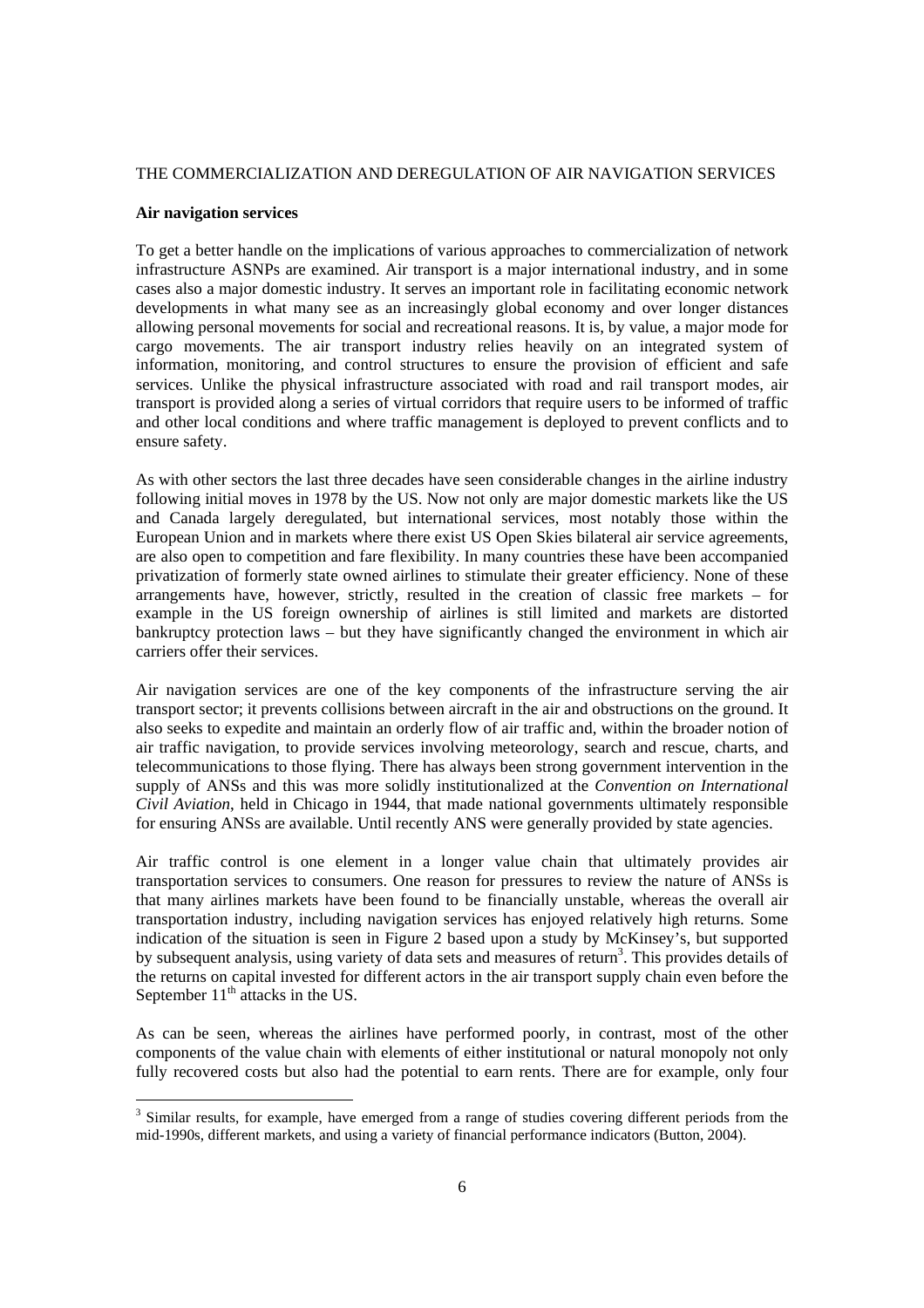global distribution systems and two, probably subsidized, manufacturers of large aircraft and three of large jet engines. Airports are local monopolies in most cases while ANSPs, the subjects of this study but not shown in Figure 2, are institutional state monopolies. This, coupled in many cases with labor market monopolies even further back in the value chain, has led to serious vertical distortions in the overall air transport market.



**Figure 2**

Economic margins of industries within the air transportation sector (1992-1996)

The focus here is on the changes that have occurred in ANSPs in a variety of countries around the world. Whilst airline markets were in the vanguard of the deregulation movement, the institutional structures surrounding ANSPs have been the subject of less attention, and certainly not the object of major change in many countries. One reason for this is that ANSPs are largely seen as natural monopolies whereby economies of scale, scale, and density make effective competition untenable, and competition for the market would entail high transactions costs. A second reason is that ANSPs have tended to become the domain of a fairly tight community of aviation customers and users, and technicians concerned with the hardware and software of the infrastructure and are thus less in the public eye. The issue has, therefore, becomes not one of stimulating a competitive market for efficiency reasons but rather the more engineering driven one of exploiting the various forms of scale to minimize the costs of providing an externally determined quality of service. Nevertheless, changes have taken place.

#### **Commercializing air service navigation networks**

 $\overline{a}$ 

Commercialization is a catchall term that includes a variety of different approaches with regard to ANSs provision and in most cases it does not mean privatization; it more to do with changing the ways in which an enterprise is financed, regulated, and managed<sup>4</sup>. In this context it means introducing stimuli that causes the enterprise to act more like a private company. Among the variants available are the formation of public/private partnerships with both parties having a share in the ownership of the enterprise – a model that has been adopted by the UK for its ANSP (Goodliffe, 2002), the formation of government owned corporations that can take a variety of forms as can be seen from the models found in Australia, New Zealand, Switzerland, etc., and the

<sup>&</sup>lt;sup>4</sup> The United Nation's the International Civil Aviation Organization (ICAO) talks of commercialization in terms of the ability of a provider to act like a commercial business irrespective of ownership, allowing it to act independently of government in financial matters and funding although the subject of normal business taxes. This does not mean, however, that safety and other social considerations should not be the subject of government regulation.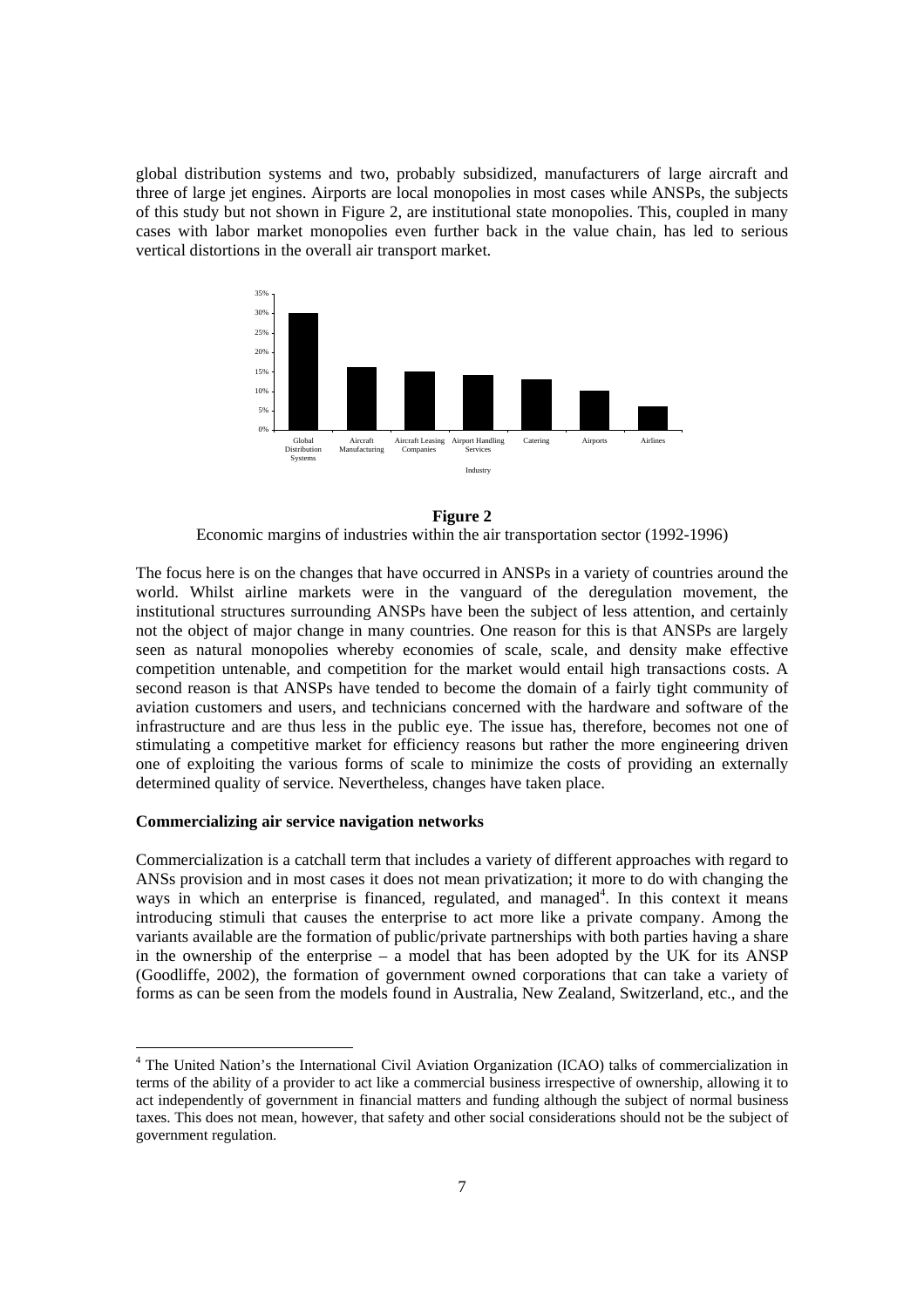use by a public entity of private finance, as with the French ANSP. Canada has established a notfor-profit private corporation where the government appoints part of the board of directors.

A number of countries have been feeling their way regarding supplying ANSs in ways other than through the traditional state agency. The analysis here makes use of consistent time series data collected from ANSPs in 11 diverse countries<sup>5</sup> covering the period 1997 to 2004, and over 200 interviews of those involved in the sector – including providers, policy makers, airlines, labor, equipment suppliers, international agencies, such as Eurocontrol, the International Air Transport Association, and the ICAO – as well as published sources. $<sup>6</sup>$ </sup>

Table 1 shows there are significant institutional differences between the various ASNPs. The UK NATS provider is a public-private partnership with 7 airlines holding 41.94% of the capital, the UK government, 48.87%, the main UK airport operator, BAA, 4.19%, and employees, 5%. It is regulated in line with many UK monopolies under a five-yearly price-cap regime whereby average rates may increase by the retail price index less a stipulated amount. Safety is under the supervision of a separate agency. The French provider is a state entity that, with parliamentary approval, may seek funds from the private market and raise revenues from user fees. NAV CANADA, the Canadian provider, is a private non-profit entity that has total flexibility in rate setting provided it observes pricing principles in legislation and is 100% dept funded with the ability to raise finance on the open market.

The Australian provider is a federally owned authority with payment to the government of a fee for guaranteeing debt obtained on the financial markets. The regulator has recently approved a 5 year path of rate changes worked out in consultation with customers. The FAA in the US is responsible for providing ATC services and has recently internally separated operations from oversight of safety. It is funded through appropriations and a variety of taxes. Skyguide, the Swiss ANSP, is a joint-stock, not-for-profit corporation financed by private banks with no debt guarantee from the government. The Federal Office for Civil Administration provides safety oversight while with economic regulation of approach charges is the responsibility of the Swiss ministry and en route charges of Eurocontrol.<sup>7</sup> The German provider Deutsche Flugsicherung GmbH (DFS) is federally owned company that slated to be privatized in 2006. Its remit is full cost recovery from fees set by the federal government.

<sup>&</sup>lt;sup>5</sup> The ANSPs in the study are of a variety of sizes, in descending order in terms of millions of instrument rule movements they handled in 2004; FAA, 18.5; NAV Canada, 3.6, Airservices Australia, 2.7; DFS, 2.7; DSNA; 2.6; NATS UK, 2.3; SkyGuide, 1.1; Irish Aviation Authority, 0.5; South Africa, 0.5; LVNL, 0.5; and Airways New Zealand, 0.3.

<sup>&</sup>lt;sup>6</sup> Whilst there is no intension of providing a full literature review in the paper, some contextual comments are warranted as to how it differs from a small number of other studies on related issues. The US General Accounting Office (1995) conducted a study of possible corporatization of the FAA, that was a fore runner to a series of subsequent analyses, the most recent of which is US Government Accountability Office's (2005b) comparative analysis of commercialization of the Australian, Canadian, German, New Zealand, and UK ANSPs that highlights the nature of the various reforms and some of the outcomes. Lewis's (2004) analysis is of a similar type although focusing on governance issues covering six systems (Australia, Canada, New Zealand, Switzerland, the UK and the US) and focuses and issues similar to those addressed here. However, it develops no original database. Poole (2005) considered 16 corporatized ANSPs looking mainly the flexibility of the institutional structures. In addition there have been studies of the impacts of commercialization of individual ANSPs – e.g., by Golaszewski (2002) on the US, Poole and Butler (2001) on Canada, and Goodliffe (2002) and Majundar and Ochieng (2003) on the UK – or on super-national regions – e.g., Eurocontrol Performance Review Commission (2003; 2005).

 $7$  EUROCONTROL is responsible for regulating the safety of air navigation in Europe, overseeing the air traffic management systems, and developing a seamless ATM system.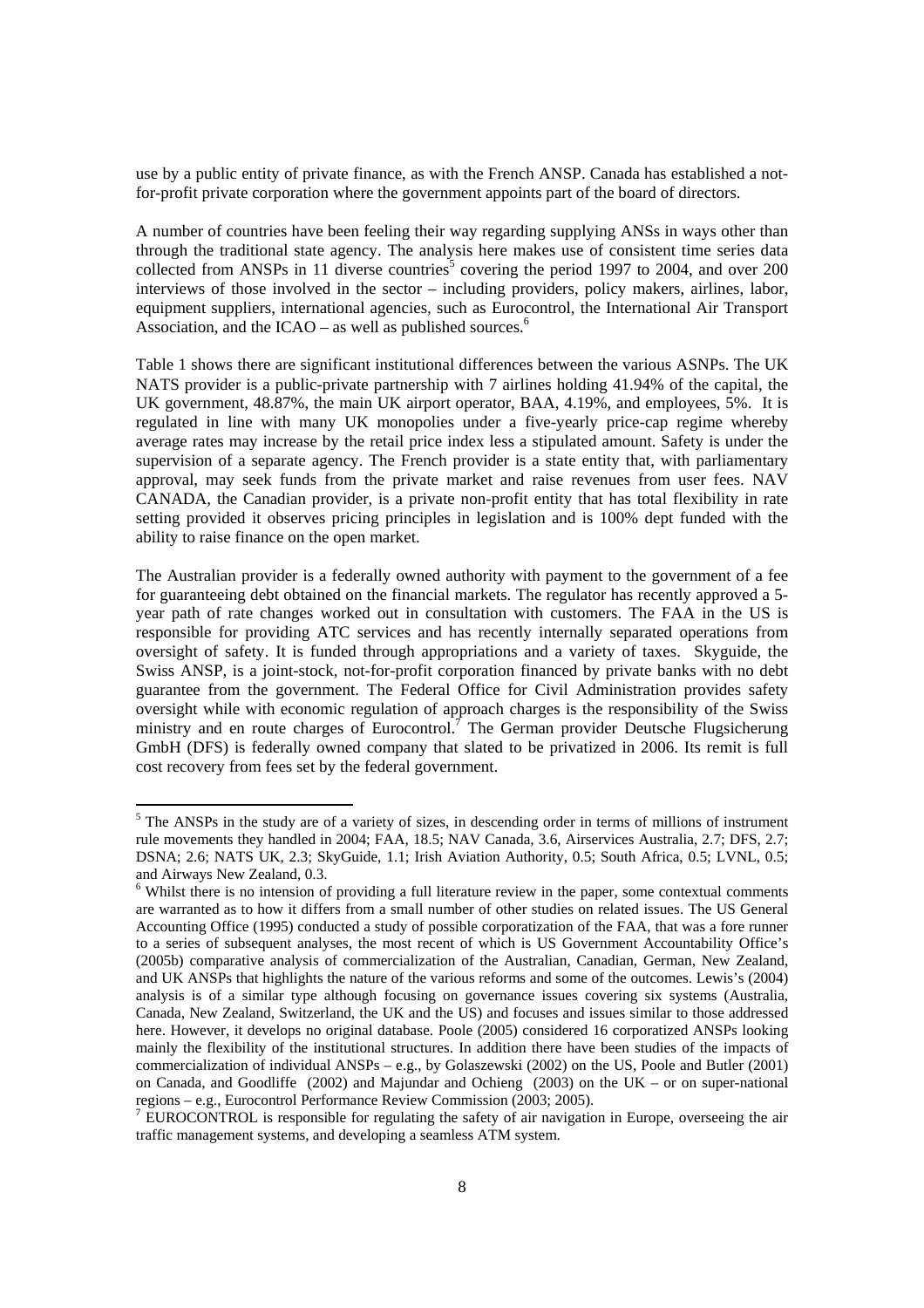| Country                                   | <b>ANSP Name</b>                                 | Ownership                              | Rate Regulation <sup>#</sup>   | Safety                      |
|-------------------------------------------|--------------------------------------------------|----------------------------------------|--------------------------------|-----------------------------|
| Australia                                 | Airservices Australia                            | Government corporation                 | Commission oversight           | Separate agency             |
| Canada*                                   | <b>NAV CANADA</b>                                | Not-for-profit private corporation     | Legislated principles/appeals  | Separate agency             |
| France**                                  | Direction des services de la navigation aérienne | State department                       | Approved by transport ministry | Internal but separate       |
| Germany <sup><math>\varsigma</math></sup> | Deutsche Flugsicherung GmbH                      | Government corporation                 | Approved by transport ministry | Internal                    |
| Ireland <sup>§</sup>                      | <b>Irish Aviation Authority</b>                  | Government corporation                 | Regulatory commission          | Internal but separate       |
| Netherlands                               | Luchtverkeersleiding Nederland                   | Government agency                      | Approved by transport ministry | Transport ministry/separate |
| New Zealand                               | Airways Corporation of New Zealand               | Government corporation                 | Self-regulating                | Separate agency             |
| South Africa                              | Air Traffic and Navigation Services Ltd.         | Not-for-profit joint-stock corporation | Transport ministry committee   | Separate agency             |
| Switzerland <sup>*</sup>                  | SkyGuide                                         | Not-for-profit joint-stock corporation | Approved by transport ministry | Separate agency             |
| United Kingdom                            | National Air Traffic System, Ltd.                | Public/private partnership             | Price capping                  | Separate agency             |
| United States <sup>o</sup>                | FAA's Air Traffic Organization                   | State department                       | Financing from taxation        | Internal but separate       |

**Table 1**Basic features of the air navigation service providers in the study

*Notes* 

Established in 1995

\* Corporatized in 1996

- \*\* Consolidated in 2003
- Established in 1993 and to be privatized in 2006<br>S Corporatized in 1993
- § Corporatized in 1993
- ¶ Corporatized in 1993

Corporatized in 1987

<sup>¥</sup> Incorporated in 2001, predecessor established in 1921 Public/private partnership in 2001

º Air Traffic Orgainisation established in 2004.

Excluding national, generic anti-trust and similar regulations. All ANSPs are financed by user fees except the US Federal Aviation Administration that is funded by taxation.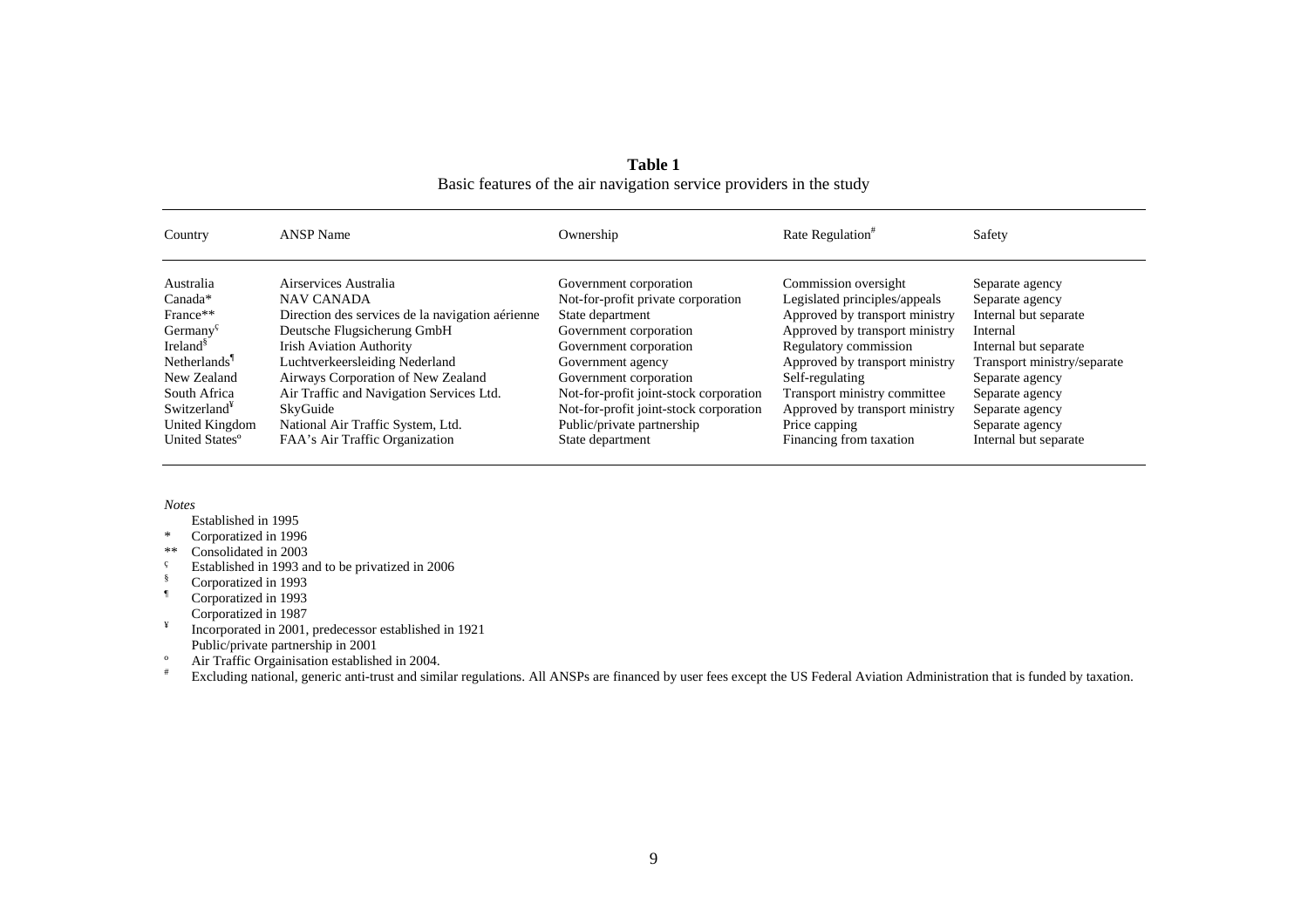The time frame covered is in part selected for practical purposes; the long-term data on ASNPs are often not complete and frequently inconsistent. Definitions also change over time and data series change in their character as institutional reforms take place. Eight years is also a suitable period over which to conduct the expert opinion analysis; memories distort with the years, and it is a time frame over which, while technological advances have been made, they have not represented sea-changes. It is also a period that covers a large part of an economic trade-cycle. Set against this, although many of the commercialization took place before 1997, other initiatives have taken place only comparatively recently, and the effects of institutional changes take time to fully work their way through. Inevitably a trade-off was made in selecting the period studied.

The quantitative assessment of commercialization relies heavily on trend analysis; essentially looking at how key parameters varied over the period 1997 to 2004 for the various providers. These are internal measures seeking insights into how conduct and performance have changed relative to a base year. This has the clear advantage over narrower benchmark analyses used, for example, by Eurocontrol Performance Review Commission (2005b) that involve static comparisons across what amount to quite heterogeneous entities; the ANSPs vary considerably in their size, types of traffic handled, stages in the corporatization process and the data that they have historically collected. Trend analysis is particularly useful for indicating the dynamic response of an ANSP to institutional reform.

# IMPACTS OF COMMERCIALIZTION ANS INFRASTRUCTURE

There were a variety of reasons why network infrastructure was highly regulated in the 1970s, and any successful deregulation and commercialization should, ideally be capable of meeting the challenges that were posed at that time least as well as a regulated structure, and preferable better.

# **Safety**

Safety has always been of paramount concern in the provision of ASNP and other forms of transportation and, in the past, has been one reason for economic regulation; the fear being that profit motivated enterprises would in particular try to save money on safety at times of financial difficulty. Evidence for other sectors indicates that, with appropriate, separate safety regulation, commercialization has not increased the number of accidents; airline deregulation being a particularly relevant example. Major incidents are extremely rare in air transportation, and hence there is a tendency to make use of proxies. Indeed over the study period there were only two accidents attributed in whole or part to the ANSPs under review. In particular, measures of nearmisses or air-misses (airproxes) are widely used. The problem is a lack of a standard definition and variations in the methods of reporting make even these proxies a rather poor guide. In many countries information is provided or verified by an independent airprox board, or safety organization, but in others it is collected by the ANSP.

The airprox trends seen in Figure 3 indicate a general decrease in serious potential safety incidents for some more commercially driven ANSPs, including the UK and Canada, but an increase in others; although in some of these latter cases this may be from an improvement in the level of voluntary reporting; this would seem to explain the Swiss case. Additionally, since the data is on trends from a base year, that year itself may have been atypical. There is no evidence,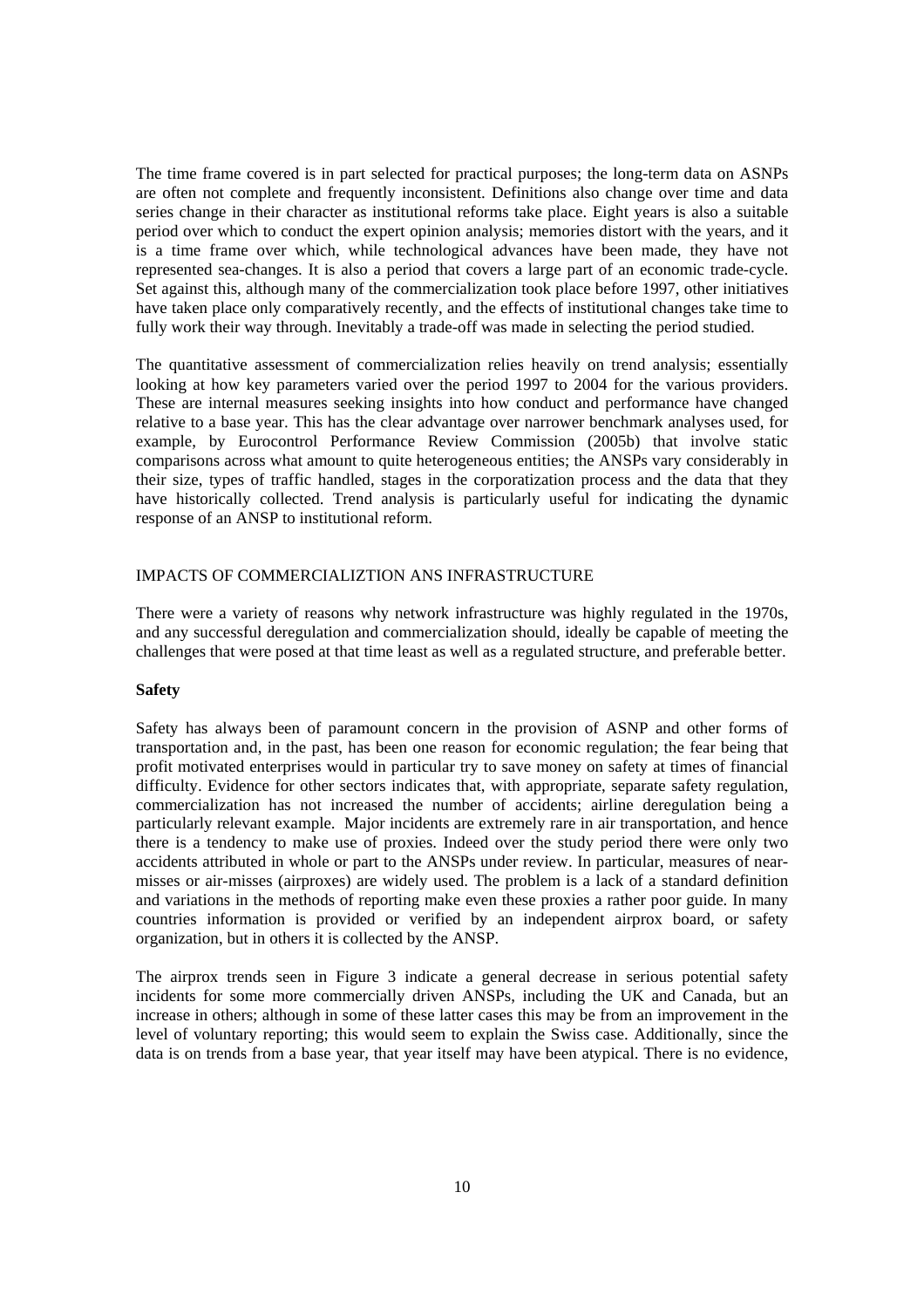however, to question the overall conclusion of a US General Accountability Office (2005a) study that "At a minimum, safety has not eroded since commercialization."8



*Note:* All data based on 1997 except for Airservices Australia, 2000=100 and LVNL, 2002=100.

# **Figure 3**

Number of serious air traffic management safety incidents (approxes)

# **Charges**

Many component of infrastructure are seen to involve monopoly situations leading to rent seeking by suppliers. Global experiences across a range of industries, however, show that in the longterm, and usually after an adjustment period, commercialization can lead to reductions in the charges levied on customers. Markets structured with some form of competition may bring charges down, but failing that, regulatory structures, have been designed to ensure that monopoly powers are not exploited.

Unfortunately not all the ANSPs provided data on unit rates, and especially not terminal rates, but what there are indicates that prior to the crisis following the events of 2001, rates were generally moving down for most of the ASNPs (Figure 4). Immediately after the attacks on the US and the SARS outbreak, demand for ANSPs services shrank, and en route and terminal service rates rose as providers modified their conduct to confront mounting financial problems. Detailed comparisons over different commercialization regimes, however, are difficult. Full sets of rates for NATS UK, the only price capped undertaking, are not available, while of those subjected to rate-of-return regulation through their not-for-profit constraints provide ambiguous results, SkyGuide shows significant increases in both terminal and en route rates but Airways NZ shows declines.

In the absence of full data sets on charges, cost data provides some indication of the potential for rate reductions, even if they are not always passed on. Eurocontrol Performance Review Commission's (2004) cost effectiveness benchmarking studies, for example, analyses underlying cost factors such as support cost ratios, productivity and employment costs, as well as service quality indicators, rather than relying on unit rates.

<sup>&</sup>lt;sup>8</sup> Where have been increases in airproxies, the is evidence that the ANSP is cognizant of the situation and reacting; e.g., "The increase in the incident rate is of concern and a range of safety measures have been implemented to improve safety performance. En route ATS incident rates continued to be lower than targets." (Airservices Australia, 2004).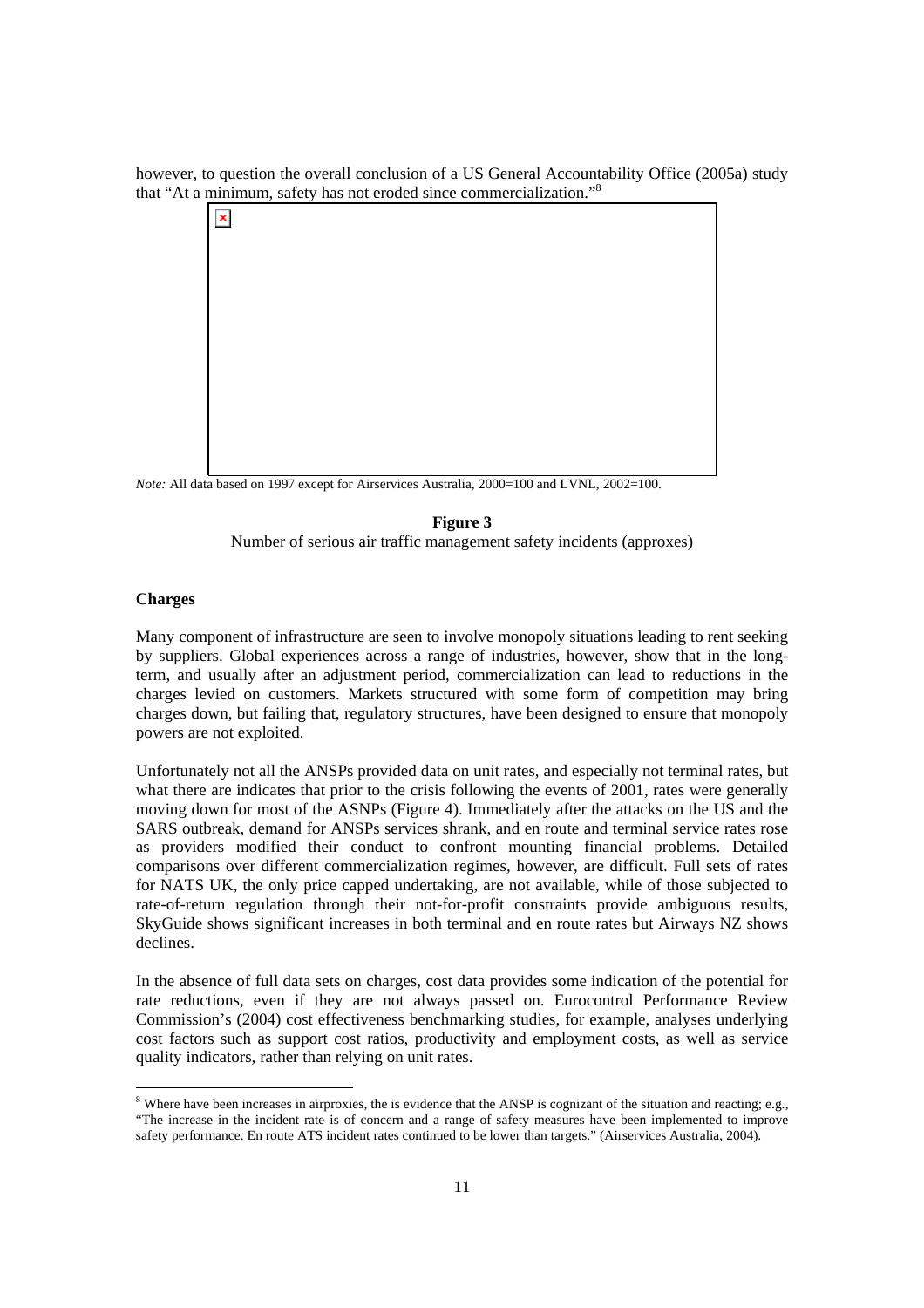

*Note:* All data based on 1997 except for NATS UK 2001=100.

### **Figure 4**

Charges for en route services as unit rates at constant 2004 prices<sup>9</sup>.

The picture for the ASNPs in the sample is a little mixed, and not helped by the fact that data for NATS UK is only available for a relatively short time that covers a major restructuring of the enterprise. The commercialized ANSPs, as a group, however, do relatively well (Figure 5).



*Note:* All data based on 1997 except for Airservices Australia, 1999=100, NATS UK, 2001=100, SkyGuide, 2000=100, and FAA, 1998=100.

### **Figure 5**

Annual air navigation service provider costs by instrument flight rules movements (2004 prices)

<sup>&</sup>lt;sup>9</sup> Unit rates, as defined by the ICAO, are used in a formula as the basis for user fees that the ANSPs charge their customers. There are separate rates for different services. En-route rates consider weight and distance in the formula and terminal rates are weight and number of landings. The ICAO defines the unit rate as determined by dividing the total ANSP costs for that service by the forecast traffic units. In the following year, when actual traffic units are known, any loss or profit is carried forward for calculation of the next year's unit rate.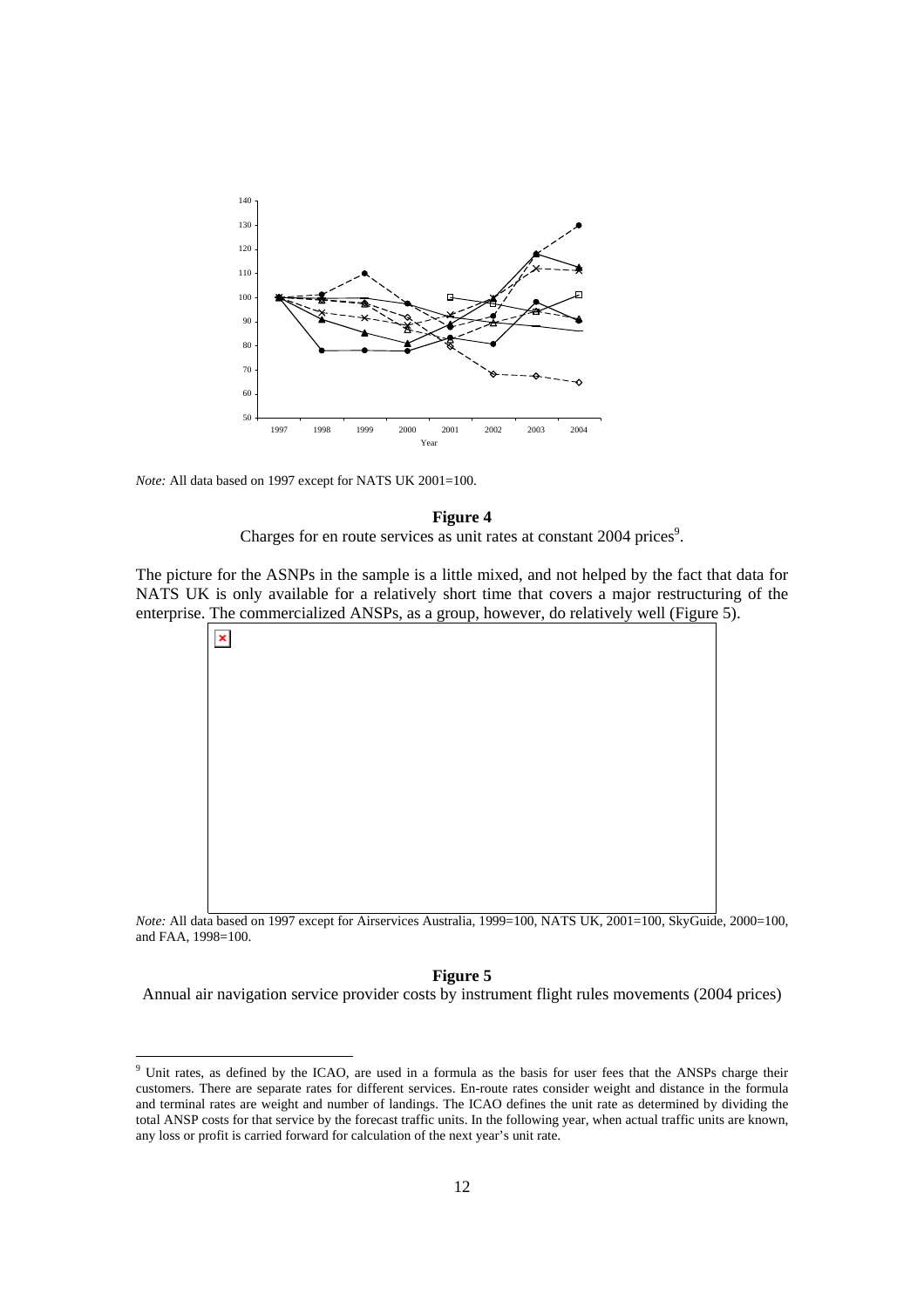The state owned FAA increased cost per instrument flight rules movement by 23% in real terms between 1997 and 2004, whilst the five largest commercialised ANSPs (NAV Canada, DSNA, Airservices Australia, NATS UK, and DFS) reduced their instrument flight rules movement on average by about 15%. Of the smaller commercial ANSPs, Airways NZ reduced per instrument flight rules movement costs by 5% while Skyguide, LVNL, the Irish Aviation Authority and South Africa had increased costs of between 4% and 38%.

Cost reductions have been achieved in a number of ways. Removal of excess physical capacity, for example, has also been practiced in many instances<sup>10</sup>. In the UK, for example, NATS estimate a savings of some \$13 million in 2002-2003 from consolidating two operations into its new Swanwick Center, although this was planned prior to the formation of the public-private partnership.. New Zealand consolidated four radar centers into two, and DFS moved its Dusseldorf control center to the Langen control center where it also relocated its corporate headquarters. NAV Canada whilst retaining a significant number of control centers, has, nevertheless, physically consolidated its administration.

#### **Service Quality**

Much early regulation of infrastructure was concerned with providing a level of service commensurate with the public interest and which it was felt the market would not always do. Defining this service level always proved problematic and inevitably quantifiable surrogates were developed. Delays are costly to airlines and their passengers and freight customers and thus became a standard quality indicator; airlines also have the ability to exercise "voice" in public debate. They have also been long-standing concerns in Europe (Eurocontrol Performance Review Commission, 2005) and the US (US Government Accountability Office, 2005c), especially regarding airport delays, and their impacts on local development.

Delays may be attributable to a number of factors including weather, airport construction, availability of loading gates, environmental constraints, scheduling difficulties, and the variability in arrival times of long haul flights. ANSPs may contribute to delays if they are short-staffed, are afflicted with labor action, have equipment outages, do not have appropriate technology, or operate inadequately designed air space. Figure 6 provides data on delays induced by ANSPs' inadequacies; unfortunately only a small number of countries keep systematic data of their overall delays. There is clearly a high degree of volatility for those represented, but in general the trend has been down, even allowing for the reduced pressures on ATC capacity after 2001. The FAA is seen as the main exception, where delays were rising before the attacks on the US and began to rise again relatively soon after the event.

# **Investment**

 $\overline{a}$ 

One of the original reasons for taking much infrastructure in to public hands in the past was a concern that the private market would not be able to finance large investments and that, even if it was, there would be inadequate planning. In more recent time, the concern has changed completely with the public sector proving incapable of enthusing tax payers sufficiently to contribute to infrastructure expansion and modernization. The result is that governments have

 $10$  One factor limiting cost reduction in doing this has been when government has established legal levels of service to regional communities without due recompense. LVNL, for example has to conform to levels of service stipulated the Ministries of Transport and Defense that often mean opening towers when there is little traffic. Such constraints, and resulting cross-subsidies, inevitably affect overall systems costs.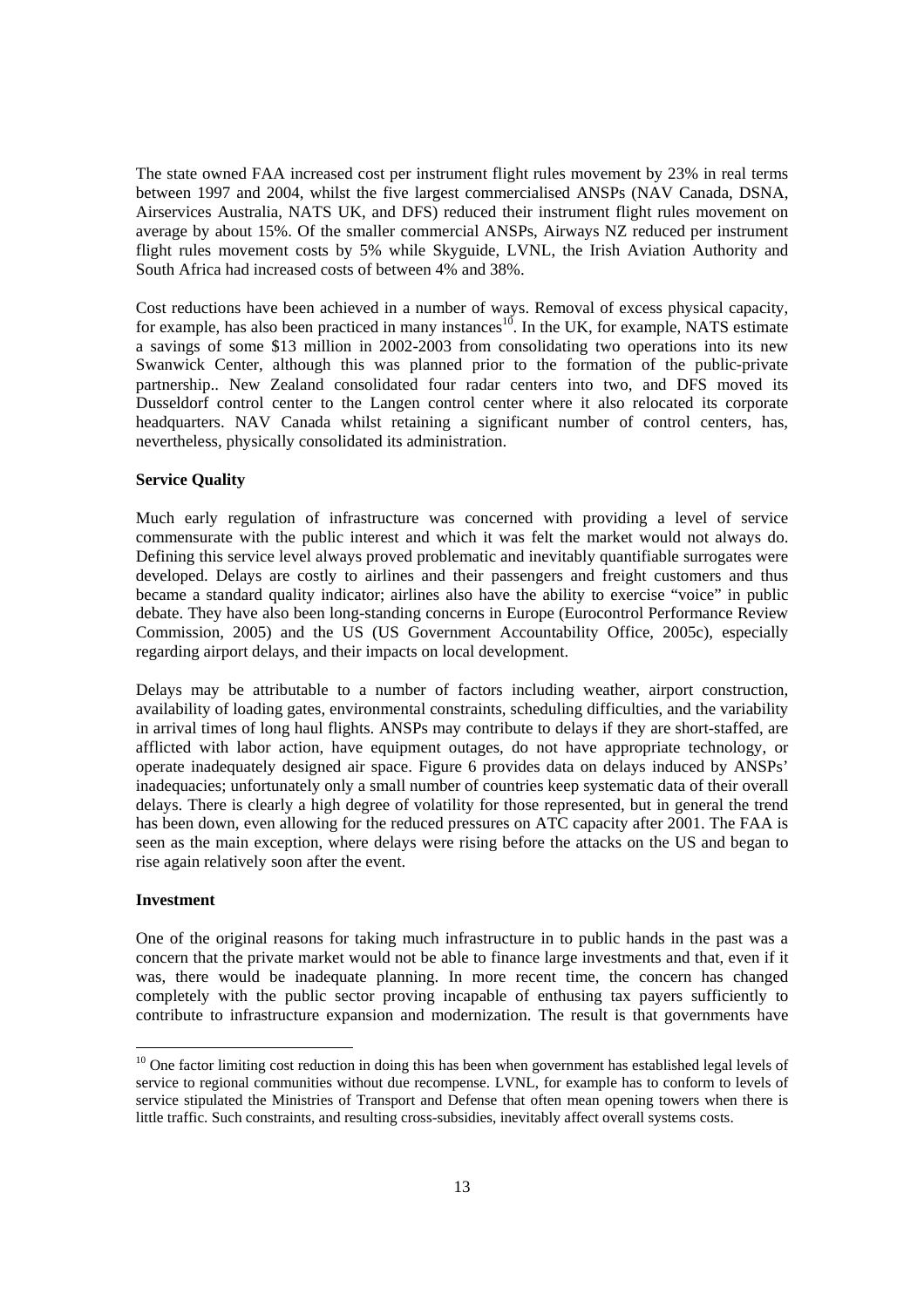hoped that commercialization would make capital financing more tractable. The noncommercialized environment also offered little incentive for the ASNPs to make the best use of their investment funds, and later this raised concerns over potential "gold-plating" of investments.



*Note:* All data based on 1997 except for SkyGuide, 1998=100, and DFS, 1999=100.

l

#### **Figure 6**

Air traffic management induced delays (measures in terms of minutes per flight)

The commercialized ASNPs use a variety of approaches to meeting their investment requirements to confront the challenges of different revenue mixes, regulatory constraints, competitive conditions, and market conditions (Magdalena, 2005). Government guarantees, however, do affect the cost of borrowing and ANSPs such as DFS and Airservice Australia where there are various debt guarantees enjoy the highest rankings, Even so, NAV Canada with no such guarantee enjoys a 22 basis points advantage on three-year debt over similar Canadian companies (Bell Canada, Greater Toronto Airport Authority etc).

Magdalena's analysis also highlights the strong liquidity positions in 2004 of the larger commercialized ANSPs he examined; Airservice Australia, for example, had access to at least A\$70 million in standby/money market facilities, and a \$4 million overdraft arrangement together with the ability to draw on the government at short notice, NATS UK has access to \$38.6 million as a liquidity reserve and a six month debt-service reserve account to mitigate any short term down turn in revenues as far ahead as 2012, and NAV Canada has a \$170 million operations and maintenance reserve, a debt-service reserve account with some \$125 million in it, and an unallocated credit facility balance of \$520 million.<sup>11</sup>

 $11$  This liquidity position, however, should be put in the context of the event immediately after the attacks of September 11, 2001. The reserves of commercial undertakings are conventionally based on anticipated fluctuations in cash flow and maintenance needs, with a, largely subjective, allowance for contingencies. The events of 2001 demonstrated problems that can be encountered in extreme circumstances. With the not-for-profits, once reserves are depleted then rates must be increased, costs reduced, or money borrowed. In the case of NAV Canada, its rate stabilization fund was depleted by the post September 11<sup>th</sup> slowdown in traffic and the subsequent effects of SARS in 2003 and had reached a cumulative deficit of some \$100 million. It was placed on credit watch while it responded to the crisis. Subsequently, rate increases were initiated. The newly formed public-private NATS UK was limited by price-capping from increasing rates despite the market downturn and, with a debt gearing of 115%, faced severe financial difficulties. A "composite solution" was found that allowed prices to increase slightly, required relaxation of some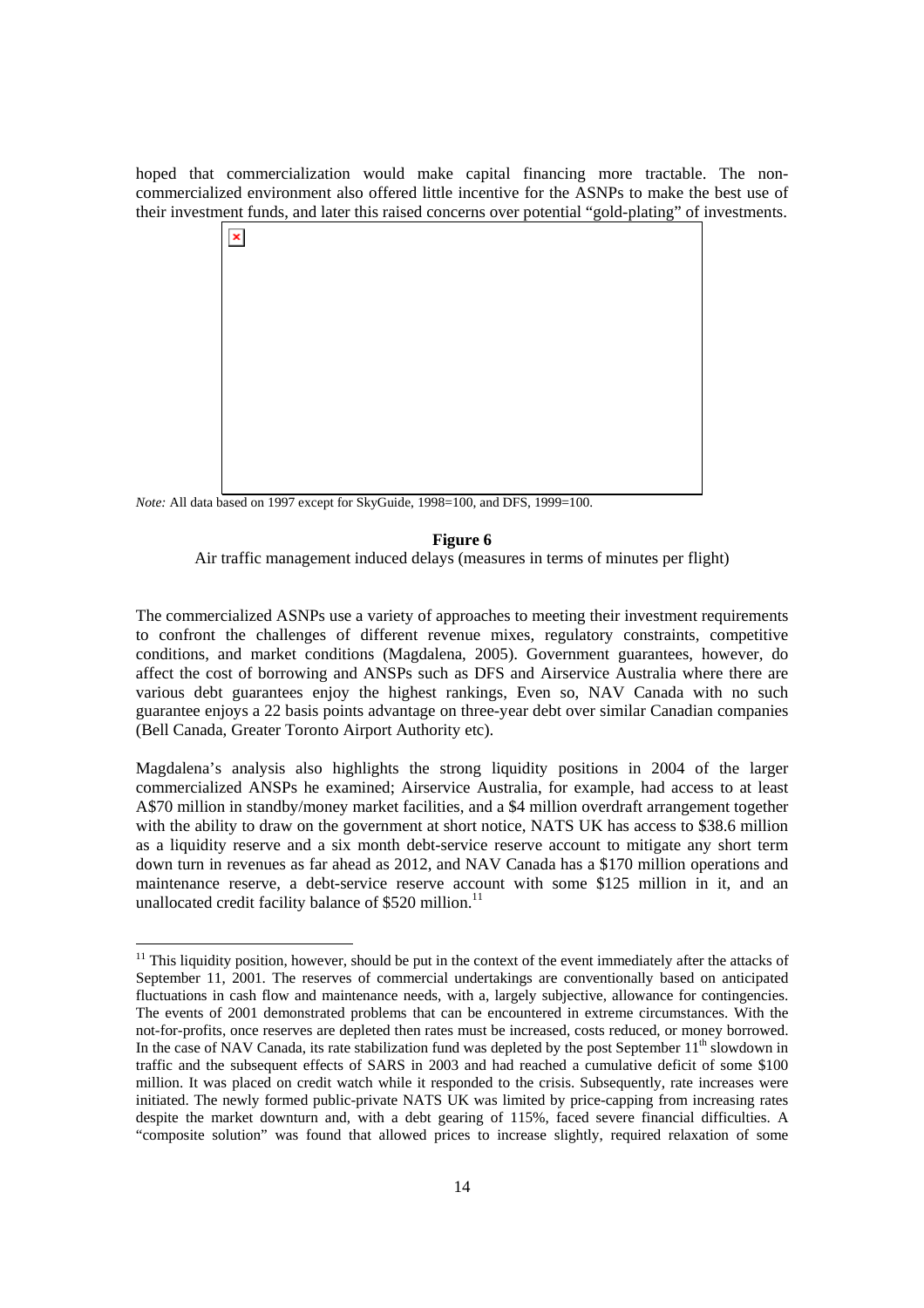The data on capital expenditures do not show any discernable pattern for the smaller ANSPs over the period probably because their investments tend to be discrete and irregular. Focusing only on the larger providers, Figure 7 shows annual capital expenditures in constant prices for those ANSPs with annual instruments flight rules movements greater than 2.0 million. The state owned FAA increased it annual capital expenditure by 38% in real terms between 1997 and 2004 while NAV Canada has decreased its expenditure by 42% and Airservices Australia by 50%. The five commercial ANSPs shown are spending on average 24% less in real terms on annual capital expenditure in 2004.



**Figure 7**  Annual capital expenditure of the larger ANSPs (in 2004 prices).

These investment programs need to be taken in the context of the capacity provided to gain a full indication of their efficiency. Certainly there is evidence that ANSPs are handling more traffic; Figure 8 provides details of the number of instrument flight rule flights controlled by the various ANSPs.<sup>12</sup> The data show significant growth before 2000 with a major decrease in traffic in most countries after September 11, 2001 and the SARS outbreak. South Africa was an exception due to the special circumstances of opening the country to international traffic after sanctions were lifted. Irish Aviation's growth in 2004 was partly accounted for by its taking over of NATS UK's Northern Oceanic Transition Area airspace. The indications in general, however, is that commercialization has helped improve the efficiency with which capital is used.

# **Labor protection**

A major concern in the early part of the twentieth century was that commercially-oriented institutions in monopoly situations providing infrastructure would exploit their labor to keep costs down. Unionization of labor was thus normally encouraged for collective bargaining. The situations has changed somewhat. Although using large amounts of capital, some 60% to 70% of a typical ANSPs' operating costs are labor costs, and ASNPs are heavily reliant on their air traffic controllers that take many years to train and there is a high attrition rate in the process. Given

covenants by lending institutions, and arranged a cash injection from a new equity partner matched by government. The new equity diluted the share of the private partner, the Airline Group.

 $^{12}$  Instrument flight rule movements include all commercial airline movements and the majority of business aviation flights.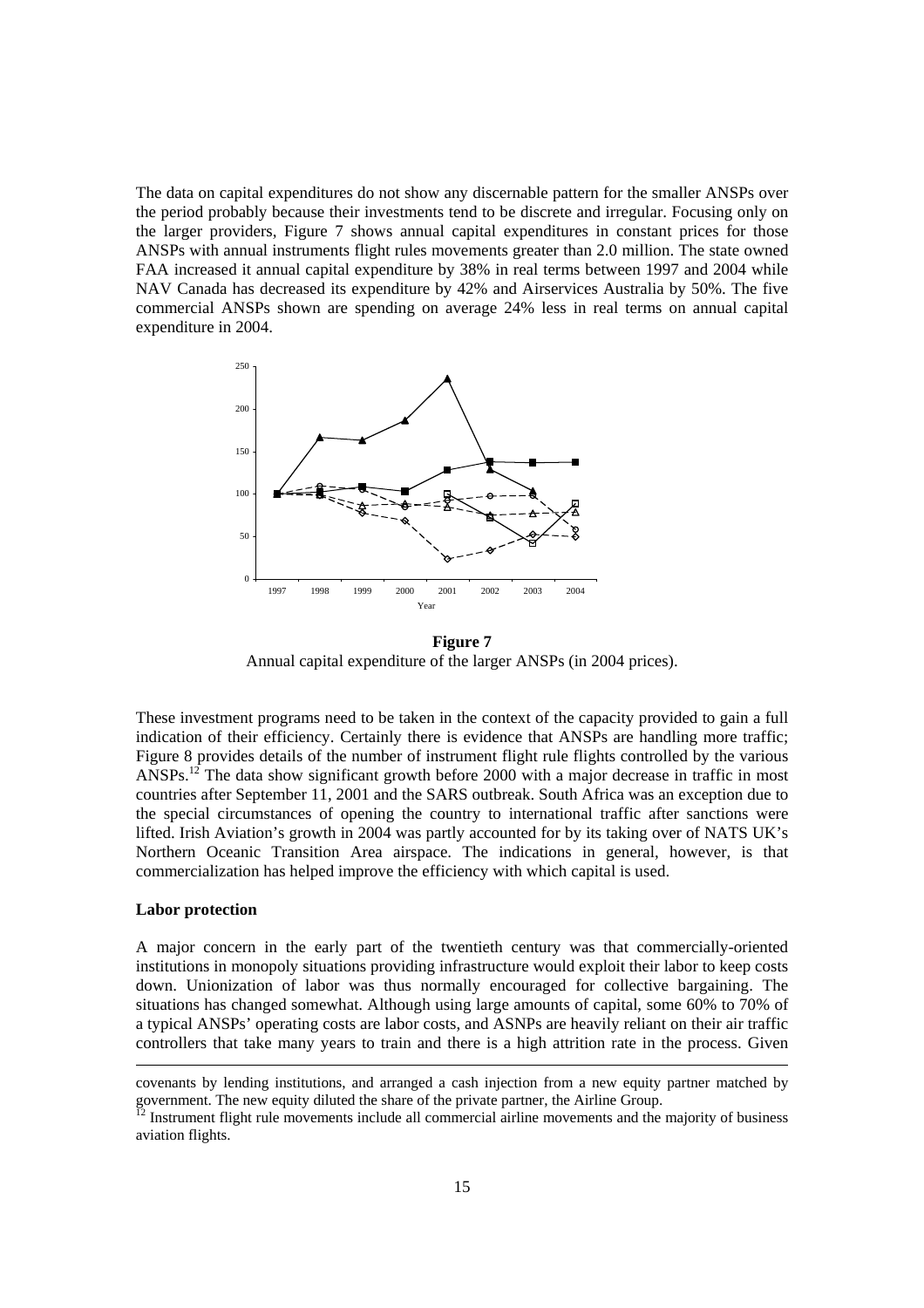their training and particular characteristic set, controllers have become highly paid and have the ability to exercise monopoly power themselves. Strikes and other forms of disruption by air traffic controllers have been a feature of many ANS markets over the years, the most notably confrontation resulting in the sacking of controllers in the US in 1981. The issue of commercialization, therefore, is more to do with whether market forces would temper the power of the air traffic controllers.



*Note:* All data based on 1997 except for Airservices Australia, 1999=100, NATS UK, 2000=100, and FAA, 1998=100.

# **Figure 8**  Flights controlled under instrument flight rules

Figure 9 provides details of aggregate controller's remuneration, including overtime payments for eight ANSPs, and Figure 10 provides details of the number of controllers employed<sup>13</sup>. The data presented are not, however, entirely consistent; some countries, for example, included benefits, others have not, but broad trends can be discerned.

The overall money going to controllers has risen sharply in real terms over the period, with the number of controllers largely remaining constant or rising slightly. The non-commercialized FAA's payments increased 40% in real terms from 1998, while the commercial ANSPs, with the exception of the Dutch provider where the trend has essentially been flat, have seen gains in outlays of 20% or less. There have been decreases in the number of air traffic controllers in Australia and New Zealand, and increases elsewhere with NATS and the FAA being fairly flat, giving a good impression of average remuneration. These figures may also be set against general trends in overall national labor markets. NAV Canada employees, for example, have received higher wage increases than their counterparts in the public and private sectors since privatization; e.g., air traffic controllers have received increases in excess of 37% whilst other public sector groups received on average, 22%.14

<sup>&</sup>lt;sup>13</sup> In general the commercialized ANSPs have been shedding non air-traffic control workers since the mid-1990s; for example, NAV Canada has reduced management and administrative staff by nearly 50% from 1997,

<sup>&</sup>lt;sup>14</sup> South Africa faced exceptional circumstances after the end of apartheid followed by democratic elections in 1994; the amount of traffic increased significantly but air navigation infrastructure was run down and controller salaries had to be brought to international levels to prevent attrition by controllers leaving for attractive salaries in other countries.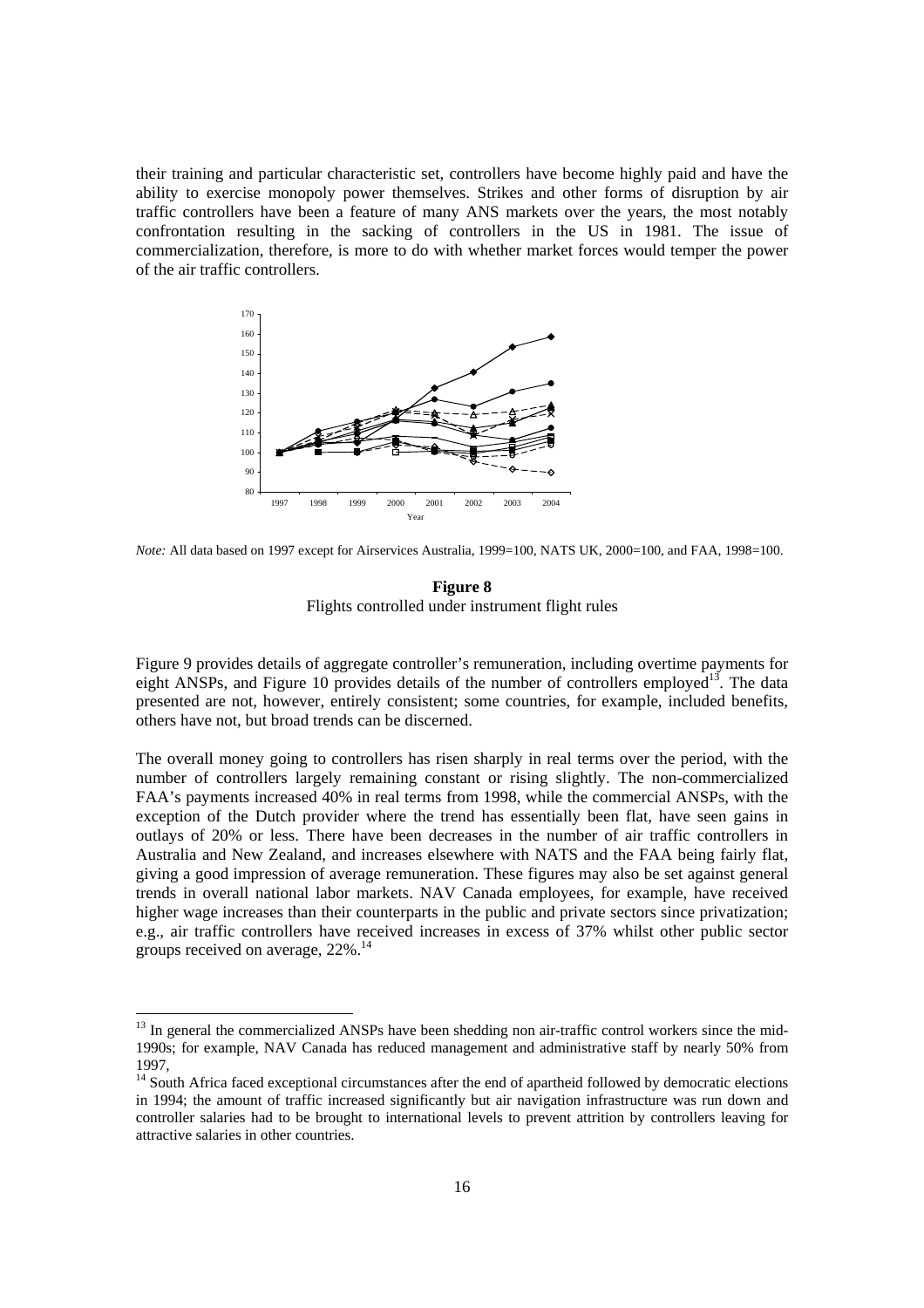

*Note:* All data based on 1997 except for NATS UK 2000=100, DFS, 2002=100, LVNL, 2000=100, South Africa, 2000=100, FAA, 1998=100, NAV Canada, 1998=100.

**Figure 9**  Air traffic controllers pay including overtime (2004 prices)



*Note:* All data based on 1997 except for SkyGuide, 1999=100, NATS UK 2000=100, LVNL, 2000=100, South Africa, 1998=100.

**Figure 10**  Trends in the number of air traffic control staff

The labor contracts, however, are not always part of the commercialization and ASNPs are not always free to negotiate labor pay and conditions although there are changes taking place, For example, the law on civil servants had governed LVNL, however, since 1994 it has agreed its own collective agreement separate from the national collective agreement for civil servants. In some countries there are also national wage rounds in which the ANSP participates. Since 1987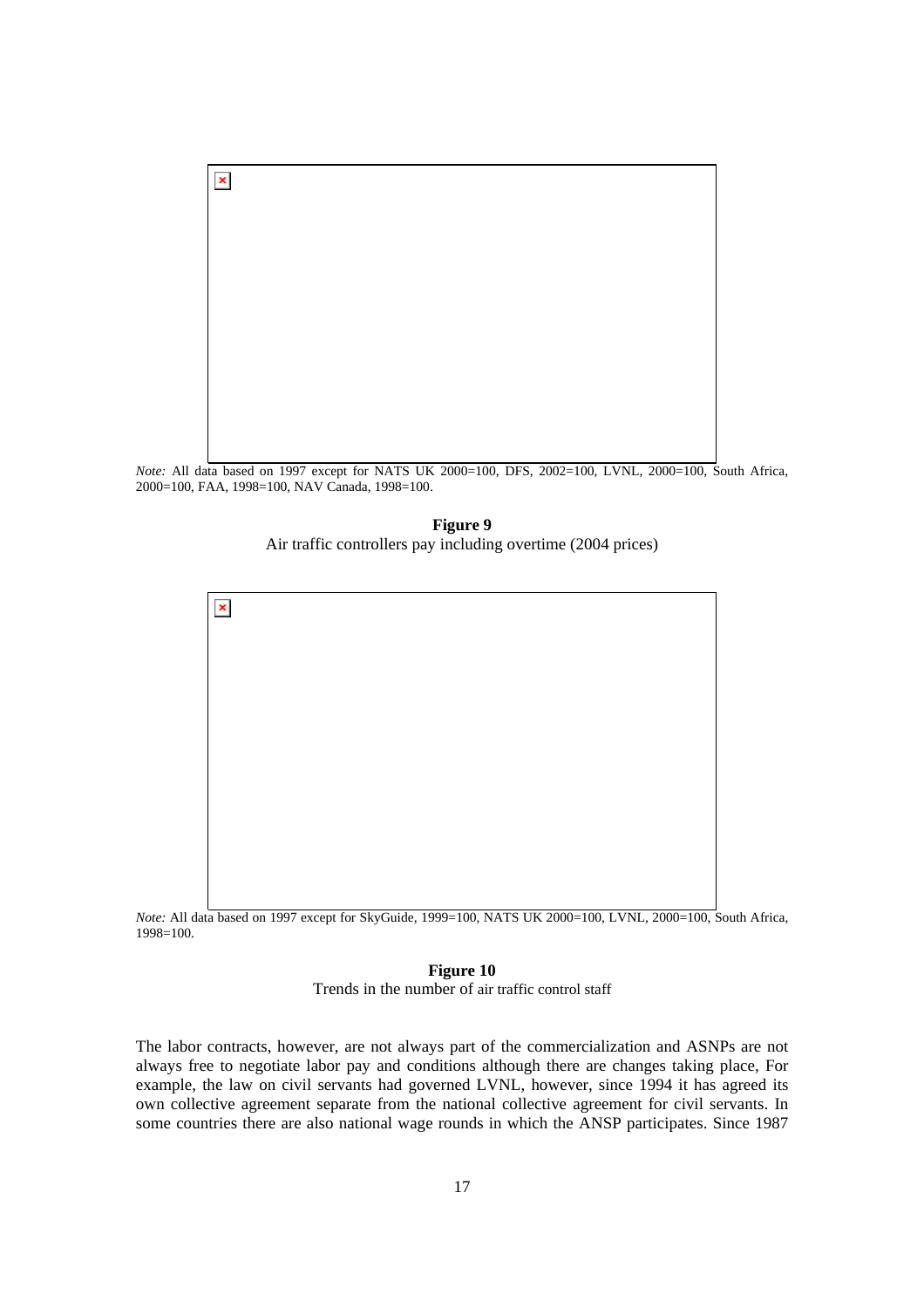Ireland has had a system of national wage rounds with wage bill maxima and limited local bargaining based on productivity improvements. The Irish Aviation Authority participates in the private sector round (there is also a public sector round), and must accept the national settlements. Nevertheless, the evidence is that their performance in tempering the power of some labor groups has hardly been stellar.

# **CONCLUSIONS**

The latter part of the  $20<sup>th</sup>$  century may rightly be called the "Age of Regulatory" reform. Significant changes occurred in the way economic regulation was viewed and this extended across infrastructure networks as well as their access and use. The changes that have taken place have varied by sector and that makes generalizing difficult. The developments in the ANS sector, while not entirely typical, do highlight some of the challenges that have to be confronted in bring about change.

Air navigation service providers take diverse forms, and their have significant changes in the way they are viewed and in their institutional structures. The commercialization of this important infrastructure, however, has been fractious and many have resisted change. Certainly the reforms that have taken place may appear "revolutionary" to the administrators formerly engaged in states agencies, but in comparison with reforms in other sectors, but they still leave them well short of the types of market fully commercial undertakings operate in. The impacts on their performances have been comparatively limp as a result. There are clear efficiency gains in terms of cutting overhead labor and in gaining access to more diverse capital sources, and this has been done with no loss in safety. But the nature of the changes has barely scratched the surface of the principle agent problem. The jury is still out on the public-private, price-capped regime in the UK, there has not been time to examine its working in "normal circumstances" to make a real assessment. The not-for-profit institutional structure has merit and many of the most obvious, but also most easily tackled, issues have been addressed. The motivation for confronting monopoly unions is, however, lacking and ease of access to investment funding has reduced any major incentives to trim any capital that may meet with serious resistance. There is some evidence, not discussed here, of greater openness in negotiations with airlines as part of normal commercial dialogue that is often missing with state-owned undertakings, but it is unclear whether this leads to genuine efficiency gains.

Overall, commercialization of sectors making use of infrastructure has been hugely beneficial for society with considerable static and dynamic efficiency gains. Getting a structure that allows these types of benefit to be released from infrastructure, however, is proving more difficult. A variety of institutional structures have been tried in different sectors and within sectors as illustrated here, but there seems to be no single, ideal way of moving forward. The changes that have occurred in the regulation of infrastructure have largely been beneficial but have often not produced the levels of productivity gains that many had hoped for.

# **REFERENCES**

Airservices Australia (2004) *Annual Report: 2002-2003*, Airservices Australia, Canberra.

Averch, H. and Johnson, L.L. (1962) Behavior of the firm under regulatory constraint, *American Economic Review*, 52: 1052-1069.

Button, K.J. (1996) Liberalising European aviation: is there an empty core problem, *Journal of Transport Economics and Policy*, 30: 275-291.